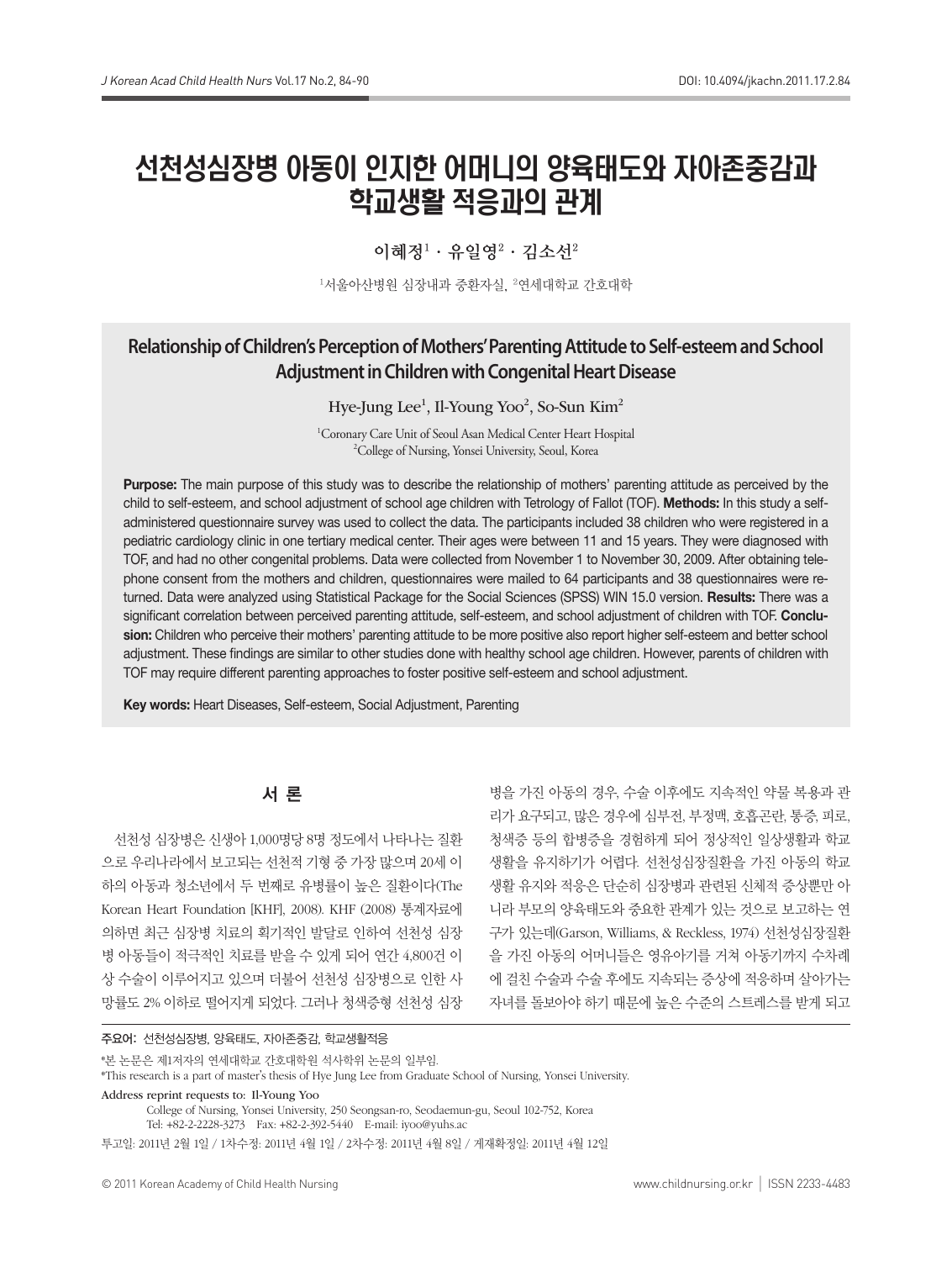(Lee & Kim, 2001), 이러한 어머니의 스트레스는 아동의 양육태도 에 영향을 주게 된다고 한다(Cho et al., 2005). 그리고 잦은 수술과 입원으로 인한 분리로 인해 부모와 자녀의 애착관계 형성에 문제 가 발생할 수 있으며, 아동을 거부할 수도 있고, 혹은 아동을 과잉 보호하는 태도를 가질 수도 있다고 한다(Cho, 2004).

또한 아동이 학교생활에 잘 적응하고, 또래와 상호작용하는 것 은 학령기뿐 아니라 개인의 성장 발달 측면에서 중요한 영향을 끼 치게 되는데(Cho et al., 2005; Weitzman, 1984) 발달심리학자인 Erickson (1980)에 의하면 학령기에 아동은 또래와의 경쟁을 통해 자신감과 자존감을 키우고, 학습활동에 근면성을 발휘하며 자아 정체성을 확립한다고 하였다. 하지만 선천성심장질환을 가진 아 동은 이러한 학령기의 발달과업을 달성하는 데 많은 어려움을 경 험하게 되고 심장질환으로 인해 다양한 학교활동에 참여하지 못하 게 되면서 낮은 자존감과 부정적인 자아정체성을 갖게 된다(Cho, 2004). 그러므로 선천성 심장병 아동의 삶의 질 향상과 관련하여 학교생활 적응과 관련된 연구가 필요하며 아동의 학교생활 적응 에 가장 많은 영향을 줄 것으로 생각되는 어머니의 양육태도와 아 동의 자아존중감이 선천성 심장병 아동의 학교생활 적응과 어떠 한 관계를 갖는지 탐색하는 연구가 필요하다고 생각된다.

앞으로 의료기술은 더욱 발달할 것이고 복합선천성 심장병을 가진 아동의 생존율도 더 높아질 것이므로 이러한 아동의 삶의 질 에 대한 연구가 보다 적극적으로 수행되어야 한다. 선천성 심장병 을 가진 아동이 약물 치료와 합병증으로 인해 부모가 역할 변화와 가중된 스트레스를 겪고 있음을 보고하는 연구(Knafle & Zoeller, 2000)나 질병이 없는 아동의 학교적응과 관련된 연구(Bronstein et al., 1996; Jang & Park, 2008)는 있지만 선천성 심장질환을 가진 아 동이 또래들과 같은 학교활동을 할 수 없고 학교생활 적응에 여러 가지 어려움을 겪고 있음에도 불구하고 선천성 심장질환을 가진 아동을 대상으로 한 학교생활 적응과 관련된 연구는 미비한 상태 이다. 따라서 본 연구는 선천성 심장병을 가진 아동이 인지한 어머 니의 양육태도, 아동의 자아존중감, 그리고 학교생활 적응의 상관 관계를 알아봄으로써 선천성 심장병을 가진 아동이 학교생활에 적응하는 데 도움을 줄 수 있는 자아존중감 증진 프로그램이나 어머니를 위한 양육 프로그램을 개발할 수 있는 기초자료를 제공 하고자 시행되었다.

# 연구 방법

#### 연구 설계

본 연구는 선천성 심장병인 Fallot 4징 진단을 받은 아동이 인지 하는 어머니의 양육태도와 아동의 자아존중감, 그리고 학교생활 적응의 상관관계를 알아보기 위한 서술적 조사 연구이다.

#### 대상자

본 연구의 근접 모집단은 서울시 소재의 한 종합병원에 등록된 선천성 심장병 중 청색증형으로 가장 흔한 질환인 Fallot 4징을 진 단받고 다른 기형이 동반되지 않은 만 11-15세의 학령기 아동 전수 197명이었다. 이 아동 중 학령기 이전에 선천성 심장병과 관련된 수술을 받은 경험이 있고, 수술을 받은 후 외래를 통해 추적 관찰 을 받고 있거나 받았으며 어머니가 주 양육자인 아동 중 어머니와 아동 모두가 본 연구의 목적을 이해하고 연구 참여에 동의한 38명 을 대상으로 하였다.

#### 연구 도구

#### 어머니의 양육태도

어머니의 양육태도는 Schaefer의 양육태도 모델을 근거로 Park (1996)이 개발한 양육행동 척도를 Kim과 Chung (2004)이 수정, 보완한 질문지를 간호학 교수 2인의 타당도 검증을 거쳐 사용하였 다. 본 도구는 아동이 인지한 양육태도를 측정하는 도구로 척도는 온정/수용(10문항), 허용/방임(10문항), 그리고 거부/제재(10문항) 의 세 개의 하위영역으로 구성되어 있으며 역채점 문항이 있다. 총 30-120점의 범위를 보이며 점수가 높을수록 아동이 인지한 어머니 의 양육태도가 긍정적인 것으로 해석한다. 본 도구의 Cronbach's α는 개발당시 Park (1996)의 연구에서 .85-.88 범위였고 본 연구에 서는 .78이었다.

#### 아동의 자아존중감

아동의 자아존중감의 측정을 위해 Coopersmith (1981)가 개발 한 자아존중감 척도(SEI)를 Sang, Kim과 Doh (1999)의 논문에서 사용한 총 25문항의 4점 척도로 재구성한 도구를 사용하였다. 자 기비하(5문항), 타인과의 관계(7문항), 지도력과 인기(6문항), 불만 과 불안(7문항)의 네 개의 하위 영역으로 구성되어 있고 역채점 문 항이 있다. 총 25-100점의 범위를 보이며 점수가 높을수록 자아존 중감이 높은 것으로 해석하였다. 본 도구의 Cronbach's α는 개발 당시의 연구에서는 .80이었고 본 연구에서는 .80이었다.

#### 아동의 학교생활 적응

아동의 학교생활 적응은 Cho (1995)가 제작한 총 50문항의 학 교생활 적응 진단 도구를 전문가의 의견을 거쳐 선천성 심장병 아 동에게 부적합한 설문 항목을 제외하고, 몇 개의 항목은 변화된 학교생활과 선천성 심장병 아동에게 적합한 내용으로 수정한 총 25문항 설문지를 간호학 교수 2인에게 타당도를 확인하여 사용하 였다. 이 도구는 담임교사와의 관계(5문항), 교우관계(5문항), 학 습활동(5문항), 규칙준수(5문항), 그리고 학교행사 참여(5문항)의 다섯 가지 하위영역으로 구성되어 있고 총 25-100점의 범위를 보 이며 점수가 높을수록 학교생활 적응을 잘하는 것으로 해석하였 다. 본 도구의 신뢰도는 개발 당시에 Cho (1995)의 연구에서 Cron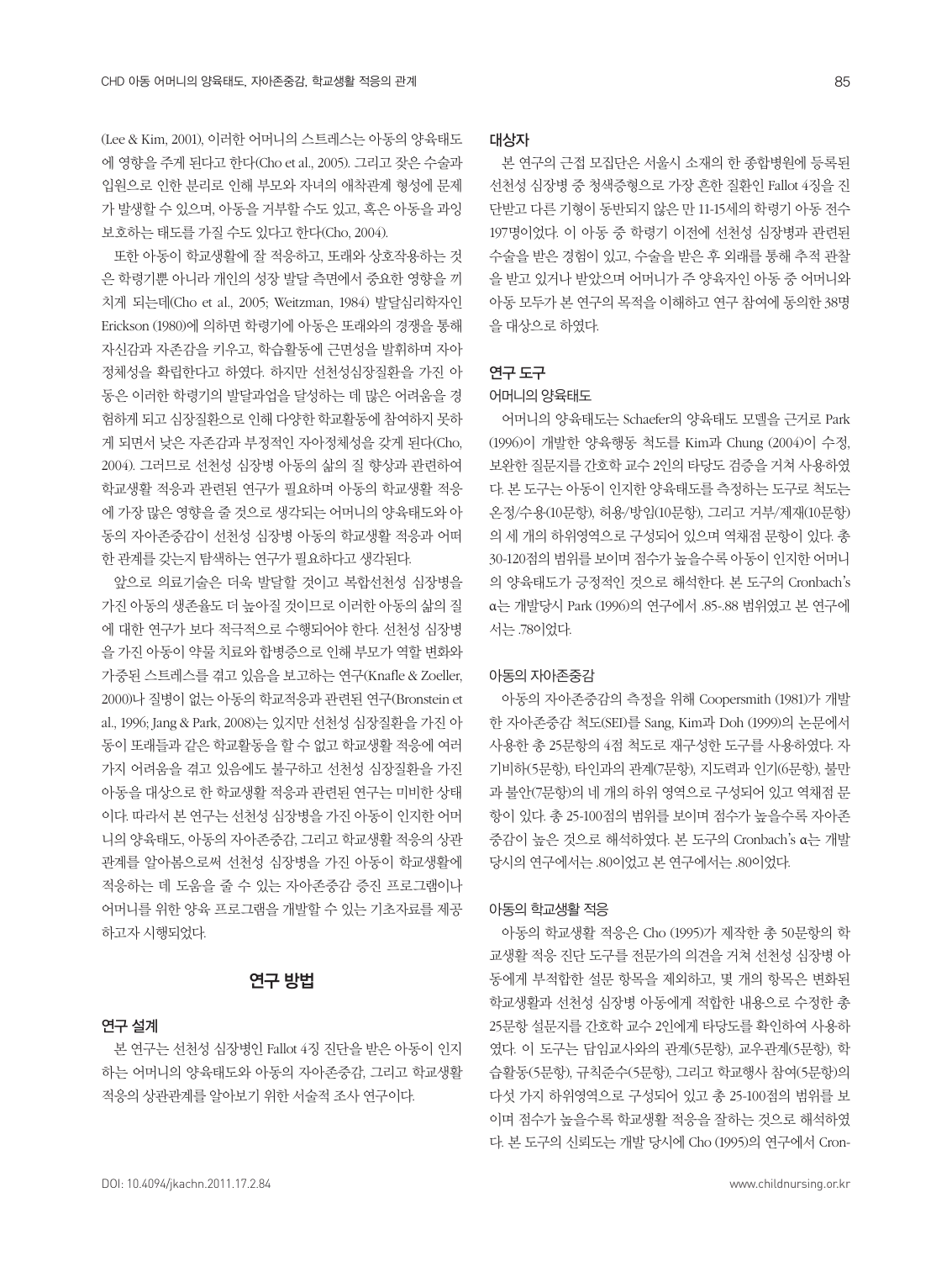bach's α=.94이었고 본 연구에서는 .82이었다.

#### 자료 수집 및 분석 방법

#### 자료 수집 방법

자료 수집 기관인 서울시 소재 한 종합병원의 임상연구 심의위 원회(Institutional Review Board, IRB)의 승인을 받은 후 외래에 등록된 Fallot 4징을 진단받은 학령기 아동 중 다른 질병이나 기형 이 동반되지 않은 아동 전수를 확인하였다. 아동의 부모에게 전화 를 걸어 설문 조사의 목적과 방법을 설명한 후 연구에 참여하기로 동의를 한 아동에게 설문지와 소정의 답례품을 반송용 우표를 붙 인 회수용 봉투와 함께 넣어 전화 동의 시에 확인된 주소로 우편 으로 송부하였다. 전화 연락을 통하여 연구 참여에 동의를 한 인

#### Table 1. General Characteristics of the Participants (N=38) (N=38)

원은 전수 197명 중 64명(남학생 40명, 여학생 24명)이어서 동의율 은 32.5%이었다. 설문지를 보낸 64명 중 실제로 설문지에 응한 총 인원은 38명(남학생 22명, 여학생 16명)으로 응답률은 59.4%였다. 자료 수집 기간은 2009년 11월 1일부터 30일까지였다.

#### 자료 분석 방법

수집된 자료는 SPSS 15.0 (SPSS Inc., Chicago, IL, USA)을 이용하 여 전산통계 처리하였고, 구체적 분석 방법은 다음과 같다.

첫째, 아동 및 가족의 일반적 특성은 실수와 백분율, 평균과 표 준편차를 이용하여 분석하였다.

둘째, 어머니의 양육태도, 아동의 자아존중감, 아동의 학교생활 적응은 실수와 평균과 표준편차를 이용하여 분석하였다.

| Male<br>Gender<br>22(57.9)<br>Female<br>16(42.1)<br>Grade<br>4th<br>11 (28.9)<br>5th<br>11 (28.9)<br>6th<br>7(18.4)<br>7th<br>3(7.9)<br>8th<br>6(15.4)<br>Number of siblings<br>$2.3 \pm 0.6$<br>1<br>4<br>$1.8 \pm 0.8$<br><b>Birth order</b><br>1<br>$\overline{4}$<br>$\overline{7}$<br>Number of family members<br>$3.7 \pm 1.1$<br>$\overline{2}$<br>Family members living together<br>Grandfather<br>6(15.8)<br>Grandmother<br>11 (28.9)<br>38 (100)<br>Parents<br>9(23.7)<br>Elder brother<br>16(42.1)<br>Elder sister<br>Younger brother/sister<br>18 (47.4)<br>Age of the father (year)<br>$43.8 \pm 4.7$<br>35<br>58<br>$41.0 \pm 4.5$<br>Age of mother (year)<br>35<br>57<br>Education of the father<br>High school graduation or low<br>16(42.1)<br>University graduation or higher<br>22 (57.9)<br>High school graduation or low<br>Education of the mother<br>23 (60.5)<br>University graduation or higher<br>15 (39.5)<br>22 (57.9)<br>Mother's occupational status<br>Having a job<br>16(42.1)<br>Not having a job<br>$12 \pm 0.8$<br>$\overline{0}$<br>36<br>Age of the first heart surgery (month)<br><age 12<br="" of="">9(23.7)<br/>Age of 12<br/>21 (55.3)<br/><math>\geq</math> Age of 24<br/>8(21.0)<br/>Number of heart surfery<br/><math>1.4 \pm 0.7</math><br/><math>\mathbf{1}</math><br/><math>\overline{4}</math><br/><math>\mathbf{1}</math><br/>27(71.1)<br/>&gt;1<br/>11 (28.9)<br/>24 (64.2)<br/>Current outpatient follow-up<br/>Yes<br/>14 (36.8)<br/><b>No</b><br/>Number of friends<br/><math>11.3 \pm 12.5</math><br/><math>\overline{2}</math><br/>57<br/>After school: private academy<br/>Yes<br/>30(78.9)<br/><b>No</b><br/>8(21.1)<br/>10(26.3)<br/>After school: play with friends<br/>Yes<br/><b>No</b><br/>28 (73.7)<br/>After school: home alone<br/>Yes<br/>10 (26.3)<br/><b>No</b><br/>28 (73.7)</age> | Variable | Category | Number (%) | Mean $\pm$ SD | Minimum | Maximum |
|---------------------------------------------------------------------------------------------------------------------------------------------------------------------------------------------------------------------------------------------------------------------------------------------------------------------------------------------------------------------------------------------------------------------------------------------------------------------------------------------------------------------------------------------------------------------------------------------------------------------------------------------------------------------------------------------------------------------------------------------------------------------------------------------------------------------------------------------------------------------------------------------------------------------------------------------------------------------------------------------------------------------------------------------------------------------------------------------------------------------------------------------------------------------------------------------------------------------------------------------------------------------------------------------------------------------------------------------------------------------------------------------------------------------------------------------------------------------------------------------------------------------------------------------------------------------------------------------------------------------------------------------------------------------------------------------------------------------------------------------------------------------------------------------------------------------------------------------------------|----------|----------|------------|---------------|---------|---------|
|                                                                                                                                                                                                                                                                                                                                                                                                                                                                                                                                                                                                                                                                                                                                                                                                                                                                                                                                                                                                                                                                                                                                                                                                                                                                                                                                                                                                                                                                                                                                                                                                                                                                                                                                                                                                                                                         |          |          |            |               |         |         |
|                                                                                                                                                                                                                                                                                                                                                                                                                                                                                                                                                                                                                                                                                                                                                                                                                                                                                                                                                                                                                                                                                                                                                                                                                                                                                                                                                                                                                                                                                                                                                                                                                                                                                                                                                                                                                                                         |          |          |            |               |         |         |
|                                                                                                                                                                                                                                                                                                                                                                                                                                                                                                                                                                                                                                                                                                                                                                                                                                                                                                                                                                                                                                                                                                                                                                                                                                                                                                                                                                                                                                                                                                                                                                                                                                                                                                                                                                                                                                                         |          |          |            |               |         |         |
|                                                                                                                                                                                                                                                                                                                                                                                                                                                                                                                                                                                                                                                                                                                                                                                                                                                                                                                                                                                                                                                                                                                                                                                                                                                                                                                                                                                                                                                                                                                                                                                                                                                                                                                                                                                                                                                         |          |          |            |               |         |         |
|                                                                                                                                                                                                                                                                                                                                                                                                                                                                                                                                                                                                                                                                                                                                                                                                                                                                                                                                                                                                                                                                                                                                                                                                                                                                                                                                                                                                                                                                                                                                                                                                                                                                                                                                                                                                                                                         |          |          |            |               |         |         |
|                                                                                                                                                                                                                                                                                                                                                                                                                                                                                                                                                                                                                                                                                                                                                                                                                                                                                                                                                                                                                                                                                                                                                                                                                                                                                                                                                                                                                                                                                                                                                                                                                                                                                                                                                                                                                                                         |          |          |            |               |         |         |
|                                                                                                                                                                                                                                                                                                                                                                                                                                                                                                                                                                                                                                                                                                                                                                                                                                                                                                                                                                                                                                                                                                                                                                                                                                                                                                                                                                                                                                                                                                                                                                                                                                                                                                                                                                                                                                                         |          |          |            |               |         |         |
|                                                                                                                                                                                                                                                                                                                                                                                                                                                                                                                                                                                                                                                                                                                                                                                                                                                                                                                                                                                                                                                                                                                                                                                                                                                                                                                                                                                                                                                                                                                                                                                                                                                                                                                                                                                                                                                         |          |          |            |               |         |         |
|                                                                                                                                                                                                                                                                                                                                                                                                                                                                                                                                                                                                                                                                                                                                                                                                                                                                                                                                                                                                                                                                                                                                                                                                                                                                                                                                                                                                                                                                                                                                                                                                                                                                                                                                                                                                                                                         |          |          |            |               |         |         |
|                                                                                                                                                                                                                                                                                                                                                                                                                                                                                                                                                                                                                                                                                                                                                                                                                                                                                                                                                                                                                                                                                                                                                                                                                                                                                                                                                                                                                                                                                                                                                                                                                                                                                                                                                                                                                                                         |          |          |            |               |         |         |
|                                                                                                                                                                                                                                                                                                                                                                                                                                                                                                                                                                                                                                                                                                                                                                                                                                                                                                                                                                                                                                                                                                                                                                                                                                                                                                                                                                                                                                                                                                                                                                                                                                                                                                                                                                                                                                                         |          |          |            |               |         |         |
|                                                                                                                                                                                                                                                                                                                                                                                                                                                                                                                                                                                                                                                                                                                                                                                                                                                                                                                                                                                                                                                                                                                                                                                                                                                                                                                                                                                                                                                                                                                                                                                                                                                                                                                                                                                                                                                         |          |          |            |               |         |         |
|                                                                                                                                                                                                                                                                                                                                                                                                                                                                                                                                                                                                                                                                                                                                                                                                                                                                                                                                                                                                                                                                                                                                                                                                                                                                                                                                                                                                                                                                                                                                                                                                                                                                                                                                                                                                                                                         |          |          |            |               |         |         |
|                                                                                                                                                                                                                                                                                                                                                                                                                                                                                                                                                                                                                                                                                                                                                                                                                                                                                                                                                                                                                                                                                                                                                                                                                                                                                                                                                                                                                                                                                                                                                                                                                                                                                                                                                                                                                                                         |          |          |            |               |         |         |
|                                                                                                                                                                                                                                                                                                                                                                                                                                                                                                                                                                                                                                                                                                                                                                                                                                                                                                                                                                                                                                                                                                                                                                                                                                                                                                                                                                                                                                                                                                                                                                                                                                                                                                                                                                                                                                                         |          |          |            |               |         |         |
|                                                                                                                                                                                                                                                                                                                                                                                                                                                                                                                                                                                                                                                                                                                                                                                                                                                                                                                                                                                                                                                                                                                                                                                                                                                                                                                                                                                                                                                                                                                                                                                                                                                                                                                                                                                                                                                         |          |          |            |               |         |         |
|                                                                                                                                                                                                                                                                                                                                                                                                                                                                                                                                                                                                                                                                                                                                                                                                                                                                                                                                                                                                                                                                                                                                                                                                                                                                                                                                                                                                                                                                                                                                                                                                                                                                                                                                                                                                                                                         |          |          |            |               |         |         |
|                                                                                                                                                                                                                                                                                                                                                                                                                                                                                                                                                                                                                                                                                                                                                                                                                                                                                                                                                                                                                                                                                                                                                                                                                                                                                                                                                                                                                                                                                                                                                                                                                                                                                                                                                                                                                                                         |          |          |            |               |         |         |
|                                                                                                                                                                                                                                                                                                                                                                                                                                                                                                                                                                                                                                                                                                                                                                                                                                                                                                                                                                                                                                                                                                                                                                                                                                                                                                                                                                                                                                                                                                                                                                                                                                                                                                                                                                                                                                                         |          |          |            |               |         |         |
|                                                                                                                                                                                                                                                                                                                                                                                                                                                                                                                                                                                                                                                                                                                                                                                                                                                                                                                                                                                                                                                                                                                                                                                                                                                                                                                                                                                                                                                                                                                                                                                                                                                                                                                                                                                                                                                         |          |          |            |               |         |         |
|                                                                                                                                                                                                                                                                                                                                                                                                                                                                                                                                                                                                                                                                                                                                                                                                                                                                                                                                                                                                                                                                                                                                                                                                                                                                                                                                                                                                                                                                                                                                                                                                                                                                                                                                                                                                                                                         |          |          |            |               |         |         |
|                                                                                                                                                                                                                                                                                                                                                                                                                                                                                                                                                                                                                                                                                                                                                                                                                                                                                                                                                                                                                                                                                                                                                                                                                                                                                                                                                                                                                                                                                                                                                                                                                                                                                                                                                                                                                                                         |          |          |            |               |         |         |
|                                                                                                                                                                                                                                                                                                                                                                                                                                                                                                                                                                                                                                                                                                                                                                                                                                                                                                                                                                                                                                                                                                                                                                                                                                                                                                                                                                                                                                                                                                                                                                                                                                                                                                                                                                                                                                                         |          |          |            |               |         |         |
|                                                                                                                                                                                                                                                                                                                                                                                                                                                                                                                                                                                                                                                                                                                                                                                                                                                                                                                                                                                                                                                                                                                                                                                                                                                                                                                                                                                                                                                                                                                                                                                                                                                                                                                                                                                                                                                         |          |          |            |               |         |         |
|                                                                                                                                                                                                                                                                                                                                                                                                                                                                                                                                                                                                                                                                                                                                                                                                                                                                                                                                                                                                                                                                                                                                                                                                                                                                                                                                                                                                                                                                                                                                                                                                                                                                                                                                                                                                                                                         |          |          |            |               |         |         |
|                                                                                                                                                                                                                                                                                                                                                                                                                                                                                                                                                                                                                                                                                                                                                                                                                                                                                                                                                                                                                                                                                                                                                                                                                                                                                                                                                                                                                                                                                                                                                                                                                                                                                                                                                                                                                                                         |          |          |            |               |         |         |
|                                                                                                                                                                                                                                                                                                                                                                                                                                                                                                                                                                                                                                                                                                                                                                                                                                                                                                                                                                                                                                                                                                                                                                                                                                                                                                                                                                                                                                                                                                                                                                                                                                                                                                                                                                                                                                                         |          |          |            |               |         |         |
|                                                                                                                                                                                                                                                                                                                                                                                                                                                                                                                                                                                                                                                                                                                                                                                                                                                                                                                                                                                                                                                                                                                                                                                                                                                                                                                                                                                                                                                                                                                                                                                                                                                                                                                                                                                                                                                         |          |          |            |               |         |         |
|                                                                                                                                                                                                                                                                                                                                                                                                                                                                                                                                                                                                                                                                                                                                                                                                                                                                                                                                                                                                                                                                                                                                                                                                                                                                                                                                                                                                                                                                                                                                                                                                                                                                                                                                                                                                                                                         |          |          |            |               |         |         |
|                                                                                                                                                                                                                                                                                                                                                                                                                                                                                                                                                                                                                                                                                                                                                                                                                                                                                                                                                                                                                                                                                                                                                                                                                                                                                                                                                                                                                                                                                                                                                                                                                                                                                                                                                                                                                                                         |          |          |            |               |         |         |
|                                                                                                                                                                                                                                                                                                                                                                                                                                                                                                                                                                                                                                                                                                                                                                                                                                                                                                                                                                                                                                                                                                                                                                                                                                                                                                                                                                                                                                                                                                                                                                                                                                                                                                                                                                                                                                                         |          |          |            |               |         |         |
|                                                                                                                                                                                                                                                                                                                                                                                                                                                                                                                                                                                                                                                                                                                                                                                                                                                                                                                                                                                                                                                                                                                                                                                                                                                                                                                                                                                                                                                                                                                                                                                                                                                                                                                                                                                                                                                         |          |          |            |               |         |         |
|                                                                                                                                                                                                                                                                                                                                                                                                                                                                                                                                                                                                                                                                                                                                                                                                                                                                                                                                                                                                                                                                                                                                                                                                                                                                                                                                                                                                                                                                                                                                                                                                                                                                                                                                                                                                                                                         |          |          |            |               |         |         |
|                                                                                                                                                                                                                                                                                                                                                                                                                                                                                                                                                                                                                                                                                                                                                                                                                                                                                                                                                                                                                                                                                                                                                                                                                                                                                                                                                                                                                                                                                                                                                                                                                                                                                                                                                                                                                                                         |          |          |            |               |         |         |
|                                                                                                                                                                                                                                                                                                                                                                                                                                                                                                                                                                                                                                                                                                                                                                                                                                                                                                                                                                                                                                                                                                                                                                                                                                                                                                                                                                                                                                                                                                                                                                                                                                                                                                                                                                                                                                                         |          |          |            |               |         |         |
|                                                                                                                                                                                                                                                                                                                                                                                                                                                                                                                                                                                                                                                                                                                                                                                                                                                                                                                                                                                                                                                                                                                                                                                                                                                                                                                                                                                                                                                                                                                                                                                                                                                                                                                                                                                                                                                         |          |          |            |               |         |         |
|                                                                                                                                                                                                                                                                                                                                                                                                                                                                                                                                                                                                                                                                                                                                                                                                                                                                                                                                                                                                                                                                                                                                                                                                                                                                                                                                                                                                                                                                                                                                                                                                                                                                                                                                                                                                                                                         |          |          |            |               |         |         |
|                                                                                                                                                                                                                                                                                                                                                                                                                                                                                                                                                                                                                                                                                                                                                                                                                                                                                                                                                                                                                                                                                                                                                                                                                                                                                                                                                                                                                                                                                                                                                                                                                                                                                                                                                                                                                                                         |          |          |            |               |         |         |
|                                                                                                                                                                                                                                                                                                                                                                                                                                                                                                                                                                                                                                                                                                                                                                                                                                                                                                                                                                                                                                                                                                                                                                                                                                                                                                                                                                                                                                                                                                                                                                                                                                                                                                                                                                                                                                                         |          |          |            |               |         |         |
|                                                                                                                                                                                                                                                                                                                                                                                                                                                                                                                                                                                                                                                                                                                                                                                                                                                                                                                                                                                                                                                                                                                                                                                                                                                                                                                                                                                                                                                                                                                                                                                                                                                                                                                                                                                                                                                         |          |          |            |               |         |         |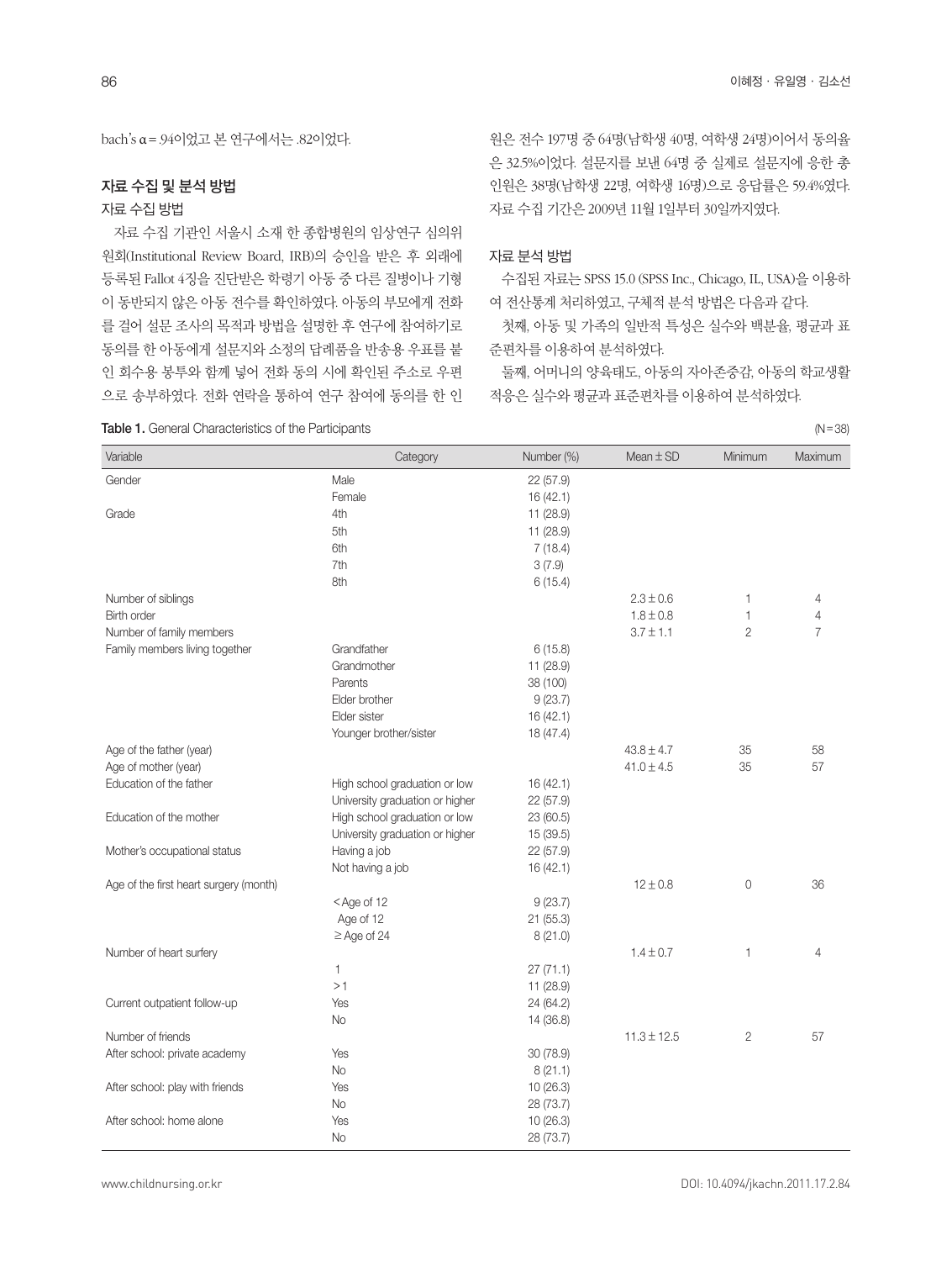셋째, 주요변수 간의 관계는 피어슨 상관관계 분석(Pearson correlation coefficient)을 이용하여 분석하였다.

## 연구 결과

#### 선천성 심장병 아동과 가족의 일반적 특성

일반적 특성을 살펴보면(Table 1), 성별은 남아가 22명(57.9%)이 었고 여아가 16명(42.1%)이었으며, 학년은 초등학생이 29명(67%)이 었고, 중학생이 9명(23%)이었다. 대상자의 형제자매 수는 평균 2.3 (±0.6)명이었다. 대상자 모두가 부모와 함께 살고 있었다.

대상자 아버지의 나이는 평균 43.8 (±4.7)세였고, 어머니의 나 이는 평균 41.0 (±4.5)세였다. 아버지의 학력은 대학교 졸업 이상 이 22명(57.9%)으로 고등학교 졸업 16명(42.1%)보다 많았고, 어머 니의 학력은 고등학교 졸업이 23명(60.5%)으로 대학교 졸업 이상 15명(39.5%)보다 많았다. 어머니가 직업이 있는 경우는 22명(57.9%) 이었다.

처음 심장수술을 한 나이의 범위는 최소 출생 즉시에서 최대 36 개월이며 평균 12.0 (±0.8)개월이었고, 절반 이상인 22명(55.3%)이 12개월에 첫 수술을 했으며, 12개월 전에 한 경우가 9명(23.7%), 24 개월 이후에 한 경우가 8명(21.0%)이었다. 심장 수술의 횟수는 최 소 1회에서 최대 4회이며 평균 1.4 (±0.7)회였다. 1회 수술을 한 경 우가 27명(71.1%)으로 가장 많았으며 3회 수술을 한 경우인 2명과 4회 수술을 한 경우 1명이 있었다. 현재 1년 단위로 외래 방문을 한 다고 답한 경우가 24명(64.2%) 이상이었고, 외래 방문을 하지 않고 있다고 답한 경우가 14명(36.8%)이었다.

친한 친구의 수는 최소 2명에서 최대 57명으로 평균 11.3 (±12.5) 명이었다. 방과 후 활동은 학원에 가는 경우가 30명(78.9%)으로 학 원에 가지 않는 경우인 8명(21.1%)보다 많았으며, 방과 후 친구를

만나는 아동은 10명(26.3%)이었고 방과 후 집에 혼자 있는 아동이 10명(26.3%)이었다.

#### 아동이 인지한 어머니의 양육태도, 자아존중감, 학교생활 적응

아동이 인지한 어머니의 양육태도, 자아존중감, 그리고 학교생활 적응 결과는 Table 2와 같다. 아동이 인지한 어머니의 양육태도의 평균 점수는 120점 만점에 93.3점(±8.6)이었고 하위 영역별 점수 는 온정/수용 영역이 40점 만점에 29.6 (±5.1), 허용/방임 영역이 40점 만점에 32.2 (±3.5), 거부/제재 영역이 40점 만점에 31.5 (±5.0) 이었다.

자아존중감은 100점 만점에 68.5 (±8.4)이었고 하위 영역별 점 수로는 자기비하가 20점 만점에 14.0 (±2.6), 타인과의 관계가 28 점 만점에 18.5 (±2.4), 지도력과 인기가 24점 만점에 15.9 (±3.0), 불만과 불안이 28점 만점에 20.2 (±3.0)이었다.

학교생활 적응은 100점 만점에 70.3 (±8.9)이었고 하위 영역별 점수로는 담임교사와의 관계가 20점 만점에 13.2 (±3.0), 교우관계 가 20점 만점에 15.1 (±2.2), 학습활동이 20점 만점에 13.6 (±2.1), 규칙준수가 20점 만점에 15.2 (±2.2), 학교행사 참여가 20점 만점 에 13.2 (±2.6)이었다.

# 아동이 인지한 어머니의 양육태도, 자아존중감, 학교생활 적응의 상관관계

주요 변수 간의 상관관계를 분석한 결과는 Table 3과 같다.

아동이 인지한 어머니의 양육태도와 자아존중감은 순 상관관 계(r=.373, *p*=.021)를 나타냈다. 즉, 아동이 지각한 어머니의 양육 태도의 점수가 높을수록 아동의 자아존중감도 높았다. 또한 어머 니의 양육태도와 아동의 학교생활 적응도 순 상관관계(r=.496, *p*=.002)로 어머니의 양육태도를 긍정적으로 인지한 아동이 학교

Table 2. Sub-categories of Perceived Parenting Attitude, Self-esteem, and School Adjustment (N=38)

| Variable                     |                                  | Mean $\pm$ SD  | Item number    | Range      |
|------------------------------|----------------------------------|----------------|----------------|------------|
| Perceived parenting attitude | Total                            | $93.3 \pm 8.6$ | 30             | $30 - 120$ |
|                              | Sub-category                     |                |                |            |
|                              | Nurturing/Accepting              | $29.6 \pm 5.1$ | 10             | $10 - 40$  |
|                              | Permissive/Non interfering       | $32.2 \pm 3.5$ | 10             | $10 - 40$  |
|                              | Rejecting/Restrictive            | $31.5 \pm 5.0$ | 10             | $10 - 40$  |
| Self-esteem                  | Total                            | $68.5 \pm 8.4$ | 25             | $25 - 100$ |
|                              | Sub-category                     |                |                |            |
|                              | Self-depreciation                | $14.0 \pm 2.6$ | 5              | $5 - 20$   |
|                              | Relationship with others         | $18.5 \pm 2.4$ | 7              | $7 - 28$   |
|                              | Leadership and popularity        | $15.9 \pm 3.0$ | 6              | $6 - 24$   |
|                              | Discontent and anxiety           | $20.2 \pm 3.0$ | $\overline{7}$ | $7 - 28$   |
| School adjustment            | Total                            | $70.3 \pm 8.9$ | 25             | $25 - 100$ |
|                              | Sub-category                     |                |                |            |
|                              | Relationship with teacher        | $13.2 \pm 3.0$ | 5              | $5 - 20$   |
|                              | Relationship with classmates     | $15.1 \pm 2.2$ | 5              | $5 - 20$   |
|                              | Academic motivation              | $13.6 \pm 2.1$ | 5              | $5 - 20$   |
|                              | Rule observation                 | $15.2 \pm 2.2$ | 5              | $5 - 20$   |
|                              | Participate in school activities | $13.2 \pm 2.6$ | 5              | $5 - 20$   |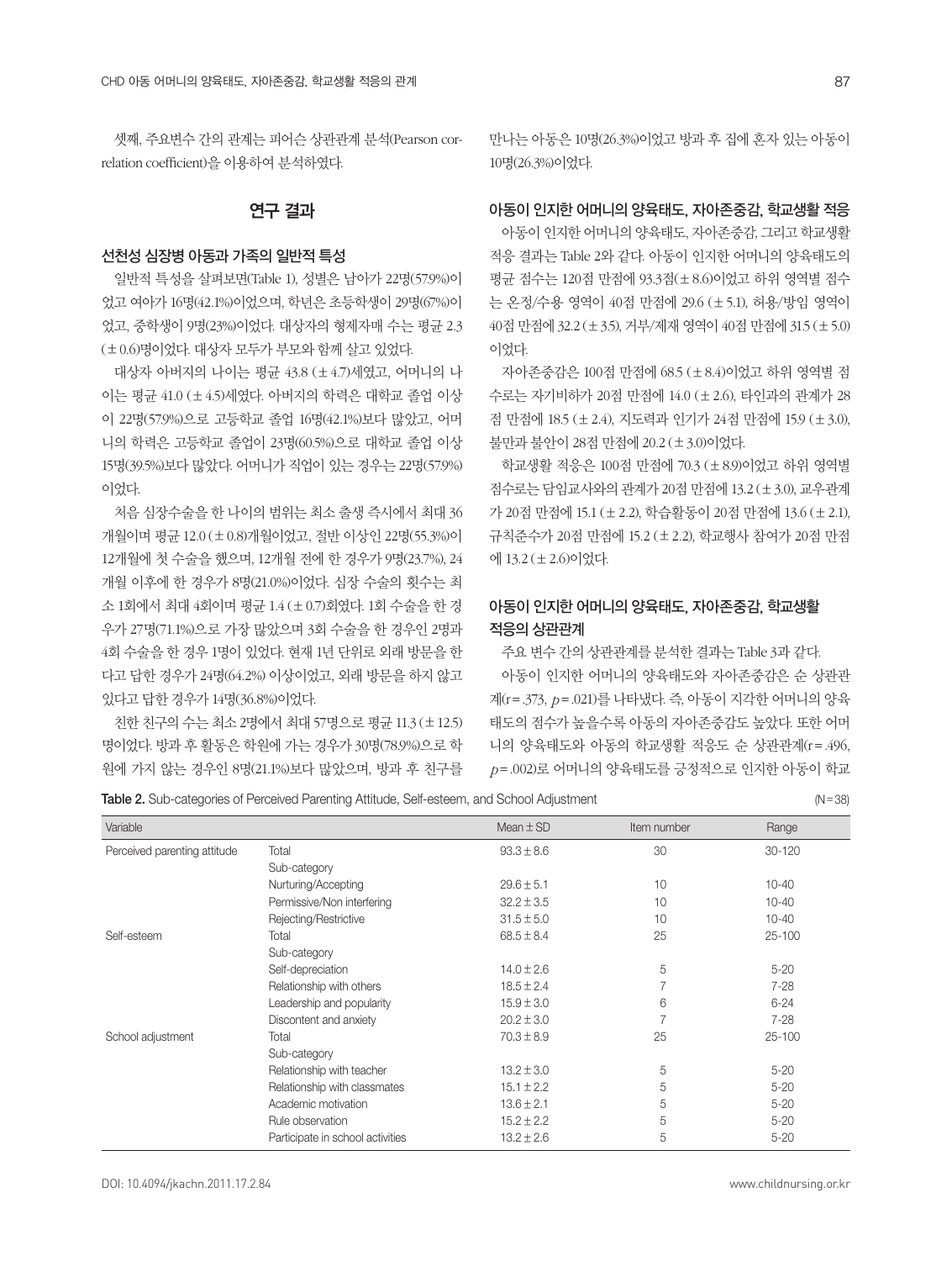생활 적응도 긍정적으로 보고하였다. 또한 아동의 자아존중감과 학교생활 적응의 관계도 순 상관관계(r=.553, *p*=.000)로 나타났다.

#### 주요 변수의 하위 요인 간의 관계

아동이 인지한 어머니의 양육태도와 아동의 자아존중감, 그리 고 학교생활 적응에 포함된 각각의 하위 영역 간의 상관관계는 Tables 4, 5와 같다.

아동이 인지한 어머니의 양육태도와 아동의 자아존중감과의 관 계를 분석한 결과 어머니의 온정/수용적 양육태도는 아동의 자아 존중감의 하위 영역인 타인과의 관계와 순 상관관계(r=.390, *p*= .016)를 가지며, 허용/방임적 양육태도는 타인과의 관계와 역 상관 관계(r=-.368, *p*=.023)를 가지는 것으로 나타났다. 거부/제재적인 양육태도는 자기비하와 순 상관관계(r=.345, *p*=.034), 타인과의 관계와 역 상관관계(r=-.398, *p*=.013), 그리고 불만과 불안과는 순 상관관계(r=.374, *p*=.021)를 보였다.

Table 3. Correlation among Perceived Parenting Attitude, Self-esteem, and School Adjustment (N=38)

| Variables                       | Perceived parenting<br>attitude<br>r(p) | Self-esteem<br>r(p) | School adjustment<br>r (p) |
|---------------------------------|-----------------------------------------|---------------------|----------------------------|
| Perceived<br>parenting attitude |                                         |                     |                            |
| Self-esteem                     | .373 (.021)                             |                     |                            |
| School adjustment               | .496 (.002)                             | .553 (< .001)       |                            |

아동이 인지한 어머니의 양육태도와 아동의 학교생활 적응과 의 관계를 분석한 결과 어머니의 온정/수용적 양육태도는 아동의 학교생활 적응의 하위 영역인 교우관계와 순 상관관계(r=.333, *p*=.041), 학습활동과 순 상관관계(r=.336, *p*=.039), 규칙준수와 도 순 상관관계(r=.426, *p*=.008)를 가지는 것으로 나타났으며 어 머니의 거부/제재적 양육태도는 교우관계와 역 상관관계(r=-.350, *p*=.031)를 보였다.

아동의 자아존중감과 학교생활 적응과의 관계를 살펴본 결과 자기비하와 학습활동은 역 상관관계(r=-.466, *p*=.003)를 보였고, 타인과의 관계는 규칙준수와 순 상관관계(r=.360, *p*=.026), 학교 행사 참여와도 순 상관관계(r=.337, *p*=.039)를 가졌으며, 지도력 과 인기는 교우관계와 순 상관관계(r=.470, *p*=.003), 학습활동과 순 상관관계(r=.502, *p*=.001), 규칙준수와도 순 상관관계(r=.366, *p*=.024), 학교행사 참여와도 순 상관관계(r=.516, *p*=.001)를 가 지는 것으로 나타났다. 또 불만과 불안은 학교생활 적응 중 학습 활동과 역 상관관계(r=-.612, *p*=.000), 학교행사 참여와 역 상관 관계(r=-.470, *p*=.003)를 나타냈다.

# 논 의

본 연구는 학령기의 선천성 심장병 아동이 인지한 어머니의 양 육태도와 아동의 자아존중감, 학교생활 적응의 관계를 파악하여 선천성 심장병 아동의 학교생활 적응에 도움을 주고자 시행되었다. 아동의 학교생활 적응과 관련된 연구는 많이 이루어져 왔으나

Table 4. Correlation among Sub-categories of Perceived Parenting Attitude, Self-esteem, and School Adjustment (N=38)

|                   |                                  | Perceived parenting attitude   |                                       |                                  |  |
|-------------------|----------------------------------|--------------------------------|---------------------------------------|----------------------------------|--|
|                   | Sub-categories                   | Nurturing/Accepting<br>r $(p)$ | Permissive/Non interfering<br>r $(p)$ | Rejecting/Restrictive<br>r $(p)$ |  |
| Self-esteem       | Self-depreciation                | .039(.818)                     | .161(.335)                            | .345(.034)                       |  |
|                   | Relationship with others         | .390(.016)                     | $-.368(.023)$                         | $-.398(.013)$                    |  |
|                   | Leadership and popularity        | $.162$ $(.333)$                | $-0.016(0.925)$                       | .281 (.087)                      |  |
|                   | Discontent and anxiety           | .173 (.300)                    | $-.056(.738)$                         | .374(.021)                       |  |
| School adjustment | Relationship with teacher        | .271(.100)                     | $-.009(.959)$                         | .118(.481)                       |  |
|                   | Relationship with classmates     | .333(.041)                     | .092(.583)                            | $-.350(.031)$                    |  |
|                   | Academic motivation              | .336 (.039)                    | .272 (.099)                           | .320(.050)                       |  |
|                   | Rule observation                 | .426 (.008)                    | .217 (.190)                           | .209(.207)                       |  |
|                   | Participate in school activities | .309(.059)                     | .006(.972)                            | .151(.367)                       |  |

Table 5. Correlation among Sub-categories of Self-esteem and School Adjustment (N=38)

|                   |                                  | Self-esteem               |                                   |                                  |                               |
|-------------------|----------------------------------|---------------------------|-----------------------------------|----------------------------------|-------------------------------|
|                   | Sub-categories                   | Self-depreciation<br>r(p) | Relationship with others<br>r (p) | Leadership & popularity<br>r (p) | Discontent & anxiety<br>r (p) |
| School adjustment | Relationship with teacher        | .017 (.919)               | .190(.252)                        | .122(.466)                       | .272 (.099)                   |
|                   | Relationship with classmates     | .089(.597)                | .155(.352)                        | .470 (.003)                      | .246(.136)                    |
|                   | Academic motivation              | $-.466(.003)$             | .298(.070)                        | .502(.001)                       | $-0.612$ ( $< 0.001$ )        |
|                   | Rule observation                 | .207(.212)                | .360(.026)                        | .366(.024)                       | .320(.050)                    |
|                   | Participate in school activities | .249(.131)                | .337 (.039)                       | .516(.001)                       | $-.470(.003)$                 |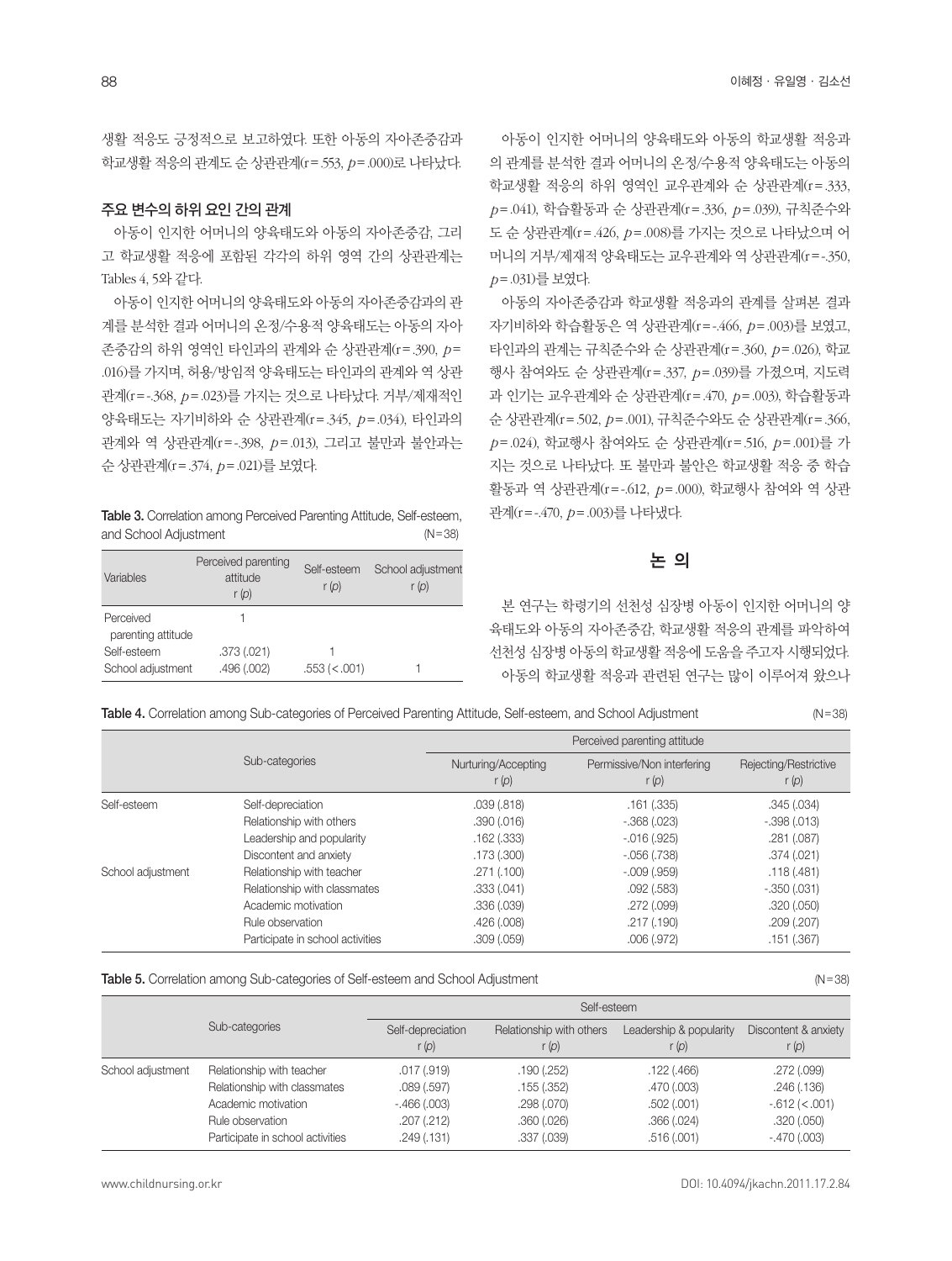(Cha, Choi, & Doh, 2010; Ha & Lee, 2009; Jung & Moon, 2007) 선 천성 심장 질환을 가진 아동의 학교적응과 관련된 연구는 미비하 였다. 본 연구 결과, 아동이 지각한 어머니의 양육태도의 점수가 높을수록 아동의 자아존중감이 높게 나왔고, 또한 아동이 학교생 활 적응 점수도 높은 것으로 나타났다. 일반 아동을 대상으로 한 연구들에서도 어머니의 양육태도의 점수가 높을수록 아동의 자 아존중감이 높고, 학교생활에 적응을 잘한다는 결과는 자주 보고 되고 있다(Cha et al., 2010; Lee & Kim, 2005; Lee, Lee, & Han, 2009; Park, 1996; Wang & Kim, 2004). 본 연구 결과에 의하면 선천성 심 장질환을 가진 아동에게도 유사하게 적용된다고 하겠다.

어머니의 양육태도를 구체적으로 살펴보면, 하위 영역별 관계에 서 어머니의 양육태도를 온정/수용적이라고 보고한 아동일수록 자아존중감의 하위영역인 타인과의 관계가 좋은 것으로 나타났으 며, 허용/방임적 양육태도 점수가 높을수록 타인과의 관계가 좋 지 않은 것으로 나타났다. 이는 Lee와 Choi (2003)의 연구에서 부 모의 애정적인 양육태도가 아동의 자아존중감의 하위 영역인 타 인과의 관계와 높은 상관관계를 보인 결과와도 일치한다.

거부/제재적 양육태도를 높게 보고한 아동일수록 자기비하 점 수가 높고, 타인과의 관계 점수가 낮았으며, 불만과 불안이 높게 보고되었다. 어머니의 양육태도 하위 영역 중 아동의 자아존중감 과 가장 높게 역 상관계수를 나타낸 것은 거부/제재적 영역이었다. 이는 선행 연구에서 부모의 양육태도가 애정적이고 합리적일수 록 아동의 자아존중감 형성에 긍정적이라고 보고한 연구(Jeong, 2010; Lee, 2008; Park, 1996)결과와 같은 맥락을 가진 결과라고 할 수 있다.

어머니의 양육태도에서 온정/수용적 점수를 높게 보고한 아동 일수록 학교생활 적응 점수가 높았다. 이러한 결과는 아동이 어머 니의 양육태도가 온정/수용적이라고 지각할수록 학교생활 적응 수준이 높았다고 한 기존의 연구결과와 일치한다(Cha et al., 2010; Jung & Moon, 2007; Lee & Tak, 2004). 즉, 어머니의 양육태도가 온정/수용적이라고 인지한 아동이 긍정적인 교우관계를 갖고, 학 습활동이나 학교에서의 규칙준수도 적절하게 이루어진다는 것을 의미한다. 한편, Cha 등(2010)의 연구에서는 부모의 거부/제재적 인 양육태도는 아동의 학교생활 적응에 유의한 영향을 미치지 않 는다고 하였으나 본 연구에서는 어머니의 양육태도를 거부/제재 적이라고 보고한 아동도 어머니의 양육태도가 온정/수용적이라 고 보고한 아동과 마찬가지로 교우관계가 좋은 것으로 보고하였 다. 이러한 결과는 앞으로 더 연구를 할 필요가 있지만, 부모의 관 계에서 만족하지 못한 아동이 친구들과의 관계에 더 의미를 두는 것으로 해석할 수 있을 것이다.

자아존중감과 학교적응과 관련된 하부 개념 분석 결과에 의하 면 아동이 자기비하 점수를 낮게 보고 할수록 학습활동이 긍정적 인 것으로 보고되었으며, 타인과의 관계가 좋을수록 규칙을 준수 하고 학교행사에 잘 참여하고, 또한 아동이 지도력이 있고 또래에 서 인기가 있을수록 교우관계가 좋고 학습활동이 향상되며 규칙 준수와 학교행사 참여도 잘하는 것으로 나타났다. 또 불만과 불안 은 학교생활 적응 중 학습활동과 학교행사 참여와 음의 상관관계 를 보이는데 아동이 불만과 불안감이 낮을 때 학습활동이 향상되 고 학교행사에도 잘 참여하게 된다는 것이다. 본 연구는 상관관계 를 분석한 것이므로 어떤 요인이 선행이 되었거나 영향을 주는 원 인이 되었다는 주장을 할 수 없지만, Lee와 Jeong (2004)의 연구에 서도 유사한 결과가 보고되고 있다. 또한 아동의 자아존중감과 학 교생활 적응의 관계는 교사와의 관계를 제외하고는 학교생활 적 응의 다른 모든 영역과 순 상관관계를 보여주고 있어 아동의 학교 생활 적응과 자아존중감이 높은 상관관계가 있다는 선행 연구 (Moon & Sim, 2001)와 같은 결과를 보이고 있다.

이상의 결과를 정리하면 선천성심장병을 가진 아동의 자존감, 학교적응과 어머니의 양육태도는 유의한 상관관계가 있다. 이러한 결과는 일반 아동에게도 해당되는 내용이지만 선천성 심장병을 가진 아동을 가진 부모는 일반아동을 양육하는 것과는 다른 양 육방법을 사용해야 할 경우도 있는데, 그러한 양육 정보를 찾기는 쉽지 않다. 신체적으로 취약한 자녀에 대한 과잉보호나, 아동의 추후관리에 지친 부모를 위한 스트레스 관리, 그리고 아동의 발달 기적 특성에 대한 이해 부족과 비효율적인 의사소통 등으로 인한 부적절한 양육태도는 아동의 자아존중감과 학교생활적응에 부정 적인 영향을 줄 수 있다. 선천성 심장병을 가진 아동과 그 부모를 대상으로 하는 간호사는 아동의 자아존중감 증진과 학교생활적 응을 도와줄 수 있고, 부모가 긍정적인 양육태도를 키울 수 있도 록 상담을 할 수 있는 능력이 있어야 할 것이다.

본 연구의 제한점과 제언은 다음과 같다.

첫째, 대상자를 서울시 소재의 종합병원 한 곳에서 청색증형 Fallot 4징을 진단받은 아동 38명만을 대상으로 하였고, 우편을 통 한 자료 수집을 한 연구이므로 연구 결과를 모든 선천성 심장병 아동에게 일반화하기에는 조심스러운 고려가 필요하다고 하겠다. 특히, 우편을 통한 자료 수집 과정에서 어머니의 영향을 통제할 수 없었다는 제한점을 갖고 있다. 둘째, 본 연구에서는 아동의 학 교생활 적응과 아동의 자아존중감과 주 양육자인 어머니의 양육 태도와의 관계를 분석하였다. 따라서 선천성 심장병을 가진 학령 기 아동의 학교생활 적응을 도모할 수 있는 중재프로그램 개발을 위해서 다른 관련 요인을 포함한 후속 연구가 필요하다.

## 결 론

본 연구는 선천성 심장병인 Fallot 4징 진단을 받은 아동이 인지 한 어머니의 양육태도와 아동의 자아존중감, 학교생활 적응과의 관계를 파악하고, 아동의 학교생활 적응과 자아존중감 증진 프로 그램이나 부모 양육 프로그램을 개발할 수 있는 기초자료를 제공 하는 데 그 목적이 있다. 본 연구의 결과에 의하면 어머니의 양육